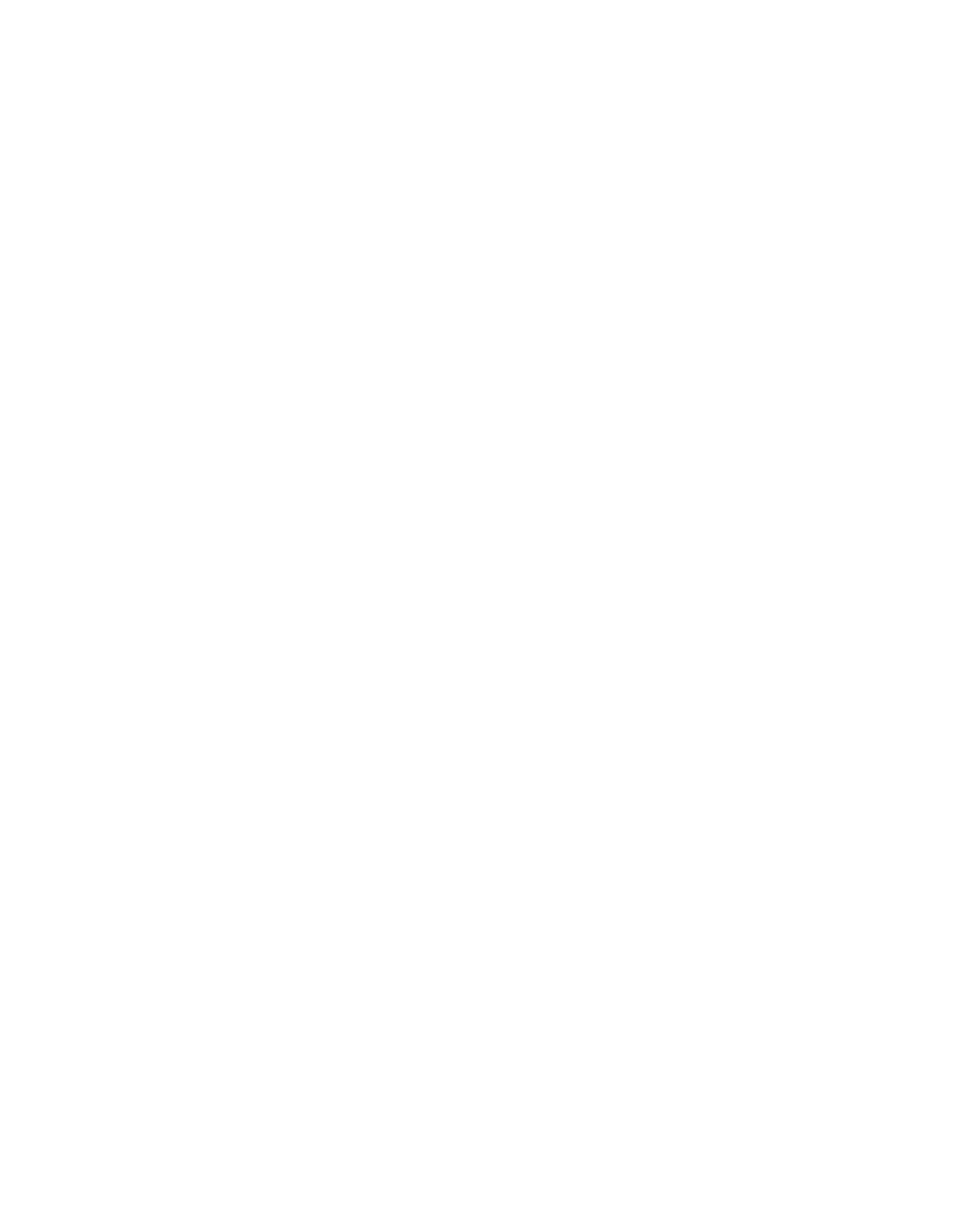## HCM Signalized Intersection Capacity Analysis 2011 Existing 269: Sunset Blvd & Government Way PM Peak

|                                          | عر               |                |                |                |                      |                             |                |                |                |                  |             |                  |
|------------------------------------------|------------------|----------------|----------------|----------------|----------------------|-----------------------------|----------------|----------------|----------------|------------------|-------------|------------------|
| <b>Movement</b>                          | EBL              | <b>EBT</b>     | <b>EBR</b>     | <b>WBL</b>     | <b>WBT</b>           | <b>WBR</b>                  | <b>NBL</b>     | <b>NBT</b>     | <b>NBR</b>     | <b>SBL</b>       | <b>SBT</b>  | <b>SBR</b>       |
| Lane Configurations                      | ۲                | ቶቶ             | ۴              | ۲              | ↟↟                   | ۴                           | ۲              | ቶኈ             |                | ۲                | ተኈ          |                  |
| Volume (vph)                             | 195              | 585            | 20             | 60             | 330                  | 200                         | 10             | 95             | 40             | 220              | 90          | 70               |
| Ideal Flow (vphpl)                       | 1800             | 1800           | 1800           | 1800           | 1800                 | 1800                        | 1800           | 1800           | 1800           | 1800             | 1800        | 1800             |
| Total Lost time (s)                      | 3.7              | 4.0            | 4.0            | 4.0            | 4.0                  | 4.0                         | 4.0            | 4.0            |                | 4.0              | 4.0         |                  |
| Lane Util. Factor                        | 1.00             | 0.95           | 1.00           | 1.00           | 0.95                 | 1.00                        | 1.00           | 0.95           |                | 1.00             | 0.95        |                  |
| Frpb, ped/bikes                          | 1.00             | 1.00           | 0.99           | 1.00           | 1.00                 | 1.00                        | 1.00           | 1.00           |                | 1.00             | 1.00        |                  |
| Flpb, ped/bikes                          | 1.00             | 1.00           | 1.00           | 1.00           | 1.00                 | 1.00                        | 1.00           | 1.00           |                | 1.00             | 1.00        |                  |
| Frt                                      | 1.00             | 1.00           | 0.85           | 1.00           | 1.00                 | 0.85                        | 1.00           | 0.96           |                | 1.00             | 0.93        |                  |
| <b>Flt Protected</b>                     | 0.95             | 1.00           | 1.00           | 0.95           | 1.00                 | 1.00                        | 0.95           | 1.00           |                | 0.95             | 1.00        |                  |
| Satd. Flow (prot)                        | 1676             | 3326           | 1478           | 1676           | 3326                 | 1500                        | 1660           | 3172           |                | 1693             | 3164        |                  |
| <b>Flt Permitted</b>                     | 0.95             | 1.00           | 1.00           | 0.95           | 1.00                 | 1.00                        | 0.65           | 1.00           |                | 0.65             | 1.00        |                  |
| Satd. Flow (perm)                        | 1676             | 3326           | 1478           | 1676           | 3326                 | 1500                        | 1127           | 3172           |                | 1158             | 3164        |                  |
| Peak-hour factor, PHF                    | 0.82             | 0.82           | 0.82           | 0.93           | 0.93                 | 0.93                        | 0.84           | 0.84           | 0.84           | 0.95             | 0.95        | 0.95             |
| Adj. Flow (vph)                          | 238              | 713            | 24             | 65             | 355                  | 215                         | 12             | 113            | 48             | 232              | 95          | 74               |
| RTOR Reduction (vph)                     | $\boldsymbol{0}$ | 0              | 11             | $\mathbf{0}$   | $\boldsymbol{0}$     | 144                         | $\mathbf 0$    | 35             | 0              | $\boldsymbol{0}$ | 53          | $\boldsymbol{0}$ |
| Lane Group Flow (vph)                    | 238              | 713            | 13             | 65             | 355                  | 71                          | 12             | 126            | $\overline{0}$ | 232              | 116         | $\overline{0}$   |
| Confl. Peds. (#/hr)                      |                  |                | 3              |                |                      |                             |                |                |                |                  |             |                  |
| Confl. Bikes (#/hr)                      | $\mathbf{1}$     | $\mathbf{1}$   |                |                |                      |                             |                |                |                |                  |             |                  |
| Heavy Vehicles (%)                       | 2%               | 2%             | 2%             | 2%             | 2%                   | 2%                          | 3%             | 3%             | 3%             | 1%               | 1%          | 1%               |
| Bus Blockages (#/hr)                     | $\mathbf 0$      | $\overline{4}$ | $\overline{0}$ | $\theta$       | $\overline{4}$       | $\mathbf 0$                 | $\mathbf 0$    | $\mathbf 0$    | $\mathbf{0}$   | $\mathbf 0$      | $\mathbf 0$ | $\mathbf{0}$     |
| Turn Type                                | Prot             |                | Perm           | Prot           |                      | Perm                        | Perm           |                |                | Perm             |             |                  |
| <b>Protected Phases</b>                  | 3                | 8              |                | $\overline{7}$ | $\overline{4}$       |                             |                | $\overline{2}$ |                |                  | 6           |                  |
| <b>Permitted Phases</b>                  |                  |                | 8              |                |                      | 4                           | $\overline{2}$ |                |                | 6                | 6           |                  |
| Actuated Green, G (s)                    | 14.7             | 30.8           | 30.8           | 4.9            | 21.1                 | 21.1                        | 18.2           | 18.2           |                | 18.2             | 18.2        |                  |
| Effective Green, g (s)                   | 14.7             | 32.6           | 32.6           | 3.9            | 22.1                 | 22.1                        | 18.8           | 18.8           |                | 18.8             | 18.8        |                  |
| Actuated g/C Ratio                       | 0.22             | 0.48           | 0.48           | 0.06           | 0.33                 | 0.33                        | 0.28           | 0.28           |                | 0.28             | 0.28        |                  |
| Clearance Time (s)                       | 3.7              | 5.8            | 5.8            | 3.0            | 5.0                  | 5.0                         | 4.6            | 4.6            |                | 4.6              | 4.6         |                  |
| Vehicle Extension (s)                    | 2.5              | 4.0            | 4.0            | 2.5            | 4.0                  | 4.0                         | 2.5            | 2.5            |                | 2.5              | 2.5         |                  |
| Lane Grp Cap (vph)                       | 366              | 1611           | 716            | 97             | 1092                 | 493                         | 315            | 886            |                | 323              | 884         |                  |
| v/s Ratio Prot                           | c0.14            | c0.21          |                | 0.04           | 0.11                 |                             |                | 0.04           |                |                  | 0.04        |                  |
| v/s Ratio Perm                           |                  |                | 0.01           |                |                      | 0.05                        | 0.01           |                |                | c0.20            |             |                  |
| v/c Ratio                                | 0.65             | 0.44           | 0.02           | 0.67           | 0.33                 | 0.14                        | 0.04           | 0.14           |                | 0.72             | 0.13        |                  |
| Uniform Delay, d1                        | 24.0             | 11.4           | 9.0            | 31.1           | 17.0                 | 15.9                        | 17.7           | 18.2           |                | 21.9             | 18.1        |                  |
| <b>Progression Factor</b>                | 1.00             | 1.00           | 1.00           | 1.00           | 1.00                 | 1.00                        | 1.00           | 1.00           |                | 1.00             | 1.00        |                  |
| Incremental Delay, d2                    | 3.7              | 0.3            | 0.0            | 15.2           | 0.2                  | 0.2                         | 0.0            | 0.1            |                | 7.0              | 0.0         |                  |
| Delay (s)                                | 27.6             | 11.7           | 9.0            | 46.3           | 17.2                 | 16.1                        | 17.7           | 18.3           |                | 28.8             | 18.2        |                  |
| Level of Service                         | $\mathsf C$      | B              | A              | D              | $\sf B$              | $\sf B$                     | B              | B              |                | $\mathsf C$      | B           |                  |
| Approach Delay (s)                       |                  | 15.5           |                |                | 19.8                 |                             |                | 18.2           |                |                  | 24.3        |                  |
| Approach LOS                             |                  | B              |                |                | Β                    |                             |                | B              |                |                  | С           |                  |
| <b>Intersection Summary</b>              |                  |                |                |                |                      |                             |                |                |                |                  |             |                  |
| <b>HCM Average Control Delay</b>         |                  |                | 18.6           |                |                      | <b>HCM Level of Service</b> |                |                | Β              |                  |             |                  |
| <b>HCM Volume to Capacity ratio</b>      |                  |                | 0.57           |                |                      |                             |                |                |                |                  |             |                  |
| Actuated Cycle Length (s)                |                  |                | 67.3           |                | Sum of lost time (s) |                             |                |                | 7.7            |                  |             |                  |
| <b>Intersection Capacity Utilization</b> |                  |                | 59.3%          |                |                      | <b>ICU Level of Service</b> |                |                | B              |                  |             |                  |
| Analysis Period (min)                    |                  |                | 15             |                |                      |                             |                |                |                |                  |             |                  |
| Description: South TSA                   |                  |                |                |                |                      |                             |                |                |                |                  |             |                  |
| Critical Lang Croup                      |                  |                |                |                |                      |                             |                |                |                |                  |             |                  |

c Critical Lane Group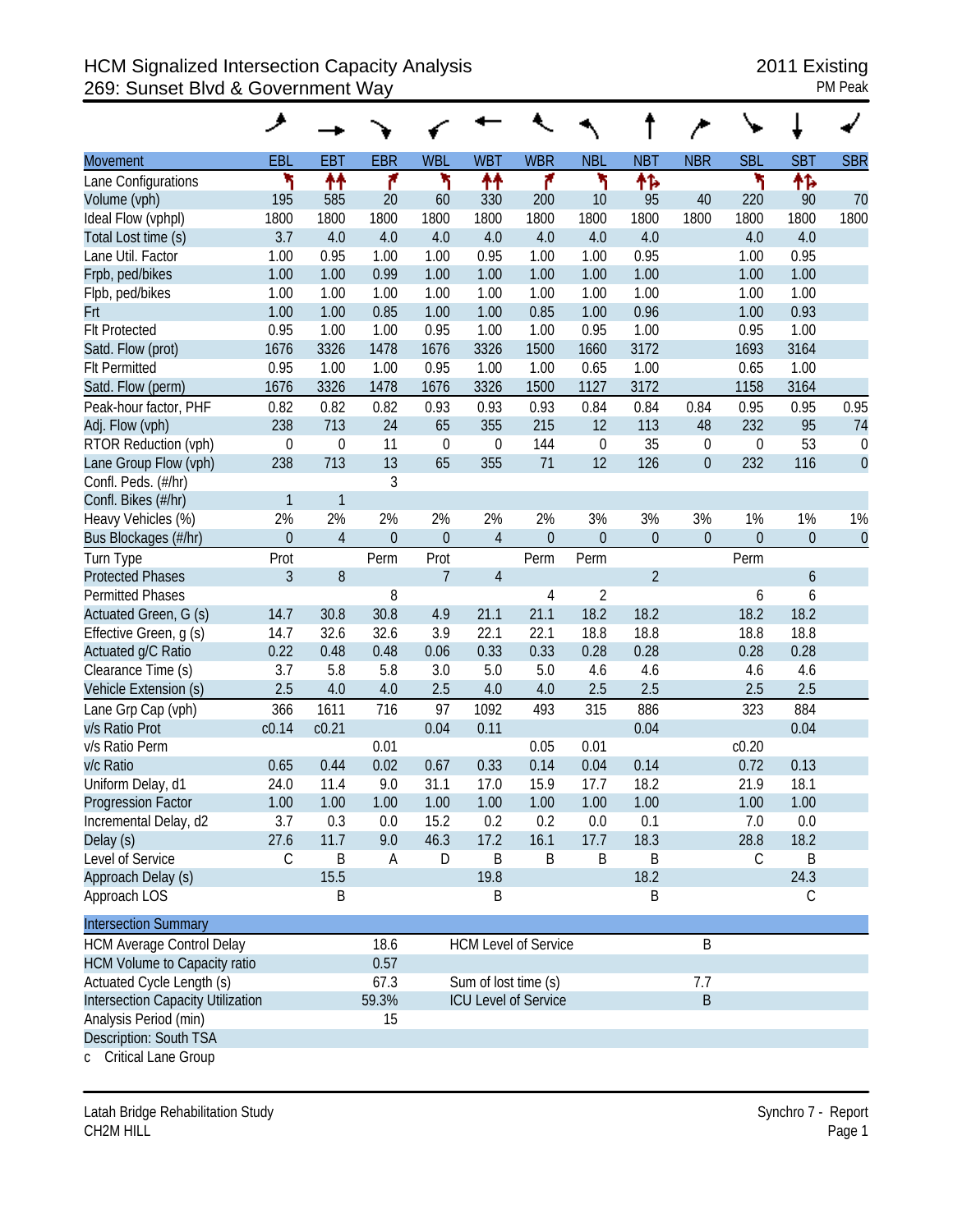## HCM Unsignalized Intersection Capacity Analysis<br>426: Sunset Blvd & 4th Ave/Dwy<br>PM Peak 426: Sunset Blvd & 4th Ave/Dwy

|                                          | حر              |                  |                 |                 |                  |                      |                 |                  |                |            |                  |            |
|------------------------------------------|-----------------|------------------|-----------------|-----------------|------------------|----------------------|-----------------|------------------|----------------|------------|------------------|------------|
| <b>Movement</b>                          | <b>EBL</b>      | <b>EBT</b>       | <b>EBR</b>      | <b>WBL</b>      | <b>WBT</b>       | <b>WBR</b>           | <b>NBL</b>      | <b>NBT</b>       | <b>NBR</b>     | <b>SBL</b> | <b>SBT</b>       | <b>SBR</b> |
| Lane Configurations                      |                 | 44               | ۴               | ۲               | 怍                |                      | ۲               |                  | ۴              |            | Ф                |            |
| Volume (veh/h)                           | 10              | 585              | 340             | 30              | 590              | 15                   | 120             | $\boldsymbol{0}$ | 80             | 5          | $\theta$         | 20         |
| Sign Control                             |                 | Free             |                 |                 | Free             |                      |                 | Stop             |                |            | Stop             |            |
| Grade                                    |                 | 0%               |                 |                 | 0%               |                      |                 | 0%               |                |            | $0\%$            |            |
| Peak Hour Factor                         | 0.95            | 0.95             | 0.95            | 0.96            | 0.96             | 0.96                 | 0.73            | 0.73             | 0.73           | 0.46       | 0.46             | 0.46       |
| Hourly flow rate (vph)                   | 11              | 616              | 358             | 31              | 615              | 16                   | 164             | $\boldsymbol{0}$ | 110            | 11         | $\boldsymbol{0}$ | 43         |
| Pedestrians                              |                 | 4                |                 |                 |                  |                      |                 |                  |                |            | 10               |            |
| Lane Width (ft)                          |                 | 12.0             |                 |                 |                  |                      |                 |                  |                |            | 12.0             |            |
| Walking Speed (ft/s)                     |                 | 4.0              |                 |                 |                  |                      |                 |                  |                |            | 4.0              |            |
| Percent Blockage                         |                 | $\boldsymbol{0}$ |                 |                 |                  |                      |                 |                  |                |            | $\mathbf{1}$     |            |
| Right turn flare (veh)                   |                 |                  |                 |                 |                  |                      |                 |                  | $\overline{2}$ |            |                  |            |
| Median type                              |                 | <b>TWLTL</b>     |                 |                 | None             |                      |                 |                  |                |            |                  |            |
| Median storage veh)                      |                 | 2                |                 |                 |                  |                      |                 |                  |                |            |                  |            |
| Upstream signal (ft)                     |                 |                  |                 |                 |                  |                      |                 |                  |                |            |                  |            |
| pX, platoon unblocked                    |                 |                  |                 |                 |                  |                      |                 |                  |                |            |                  |            |
| vC, conflicting volume                   | 640             |                  |                 | 616             |                  |                      | 1054            | 1340             | 308            | 1079       | 1332             | 329        |
| vC1, stage 1 conf vol                    |                 |                  |                 |                 |                  |                      | 637             | 637              |                | 695        | 695              |            |
| vC2, stage 2 conf vol                    |                 |                  |                 |                 |                  |                      | 417             | 703              |                | 384        | 637              |            |
| vCu, unblocked vol                       | 640             |                  |                 | 616             |                  |                      | 1054            | 1340             | 308            | 1079       | 1332             | 329        |
| tC, single (s)                           | 4.1             |                  |                 | 4.1             |                  |                      | 7.5             | 6.5              | 6.9            | 7.6        | 6.6              | 7.0        |
| tC, 2 stage (s)                          |                 |                  |                 |                 |                  |                      | 6.5             | 5.5              |                | 6.6        | 5.6              |            |
| tF(s)                                    | 2.2             |                  |                 | 2.2             |                  |                      | 3.5             | 4.0              | 3.3            | 3.6        | 4.0              | 3.4        |
| p0 queue free %                          | 99              |                  |                 | 97              |                  |                      | 54              | 100              | 84             | 97         | 100              | 93         |
| cM capacity (veh/h)                      | 932             |                  |                 | 967             |                  |                      | 354             | 329              | 688            | 313        | 320              | 650        |
| Direction, Lane #                        | EB <sub>1</sub> | EB <sub>2</sub>  | EB <sub>3</sub> | WB <sub>1</sub> | WB <sub>2</sub>  | WB <sub>3</sub>      | NB <sub>1</sub> | SB <sub>1</sub>  |                |            |                  |            |
| <b>Volume Total</b>                      | 216             | 411              | 358             | 31              | 410              | 220                  | 274             | 54               |                |            |                  |            |
| Volume Left                              | 11              | $\boldsymbol{0}$ | 0               | 31              | 0                | 0                    | 164             | 11               |                |            |                  |            |
| <b>Volume Right</b>                      | $\mathbf 0$     | $\mathbf{0}$     | 358             | $\theta$        | $\overline{0}$   | 16                   | 110             | 43               |                |            |                  |            |
| cSH                                      | 932             | 1700             | 1700            | 967             | 1700             | 1700                 | 589             | 535              |                |            |                  |            |
| Volume to Capacity                       | 0.01            | 0.24             | 0.21            | 0.03            | 0.24             | 0.13                 | 0.46            | 0.10             |                |            |                  |            |
| Queue Length 95th (ft)                   | 1               | $\boldsymbol{0}$ | $\mathbf 0$     | 3               | $\boldsymbol{0}$ | 0                    | 61              | 8                |                |            |                  |            |
| Control Delay (s)                        | 0.5             | 0.0              | 0.0             | 8.8             | 0.0              | 0.0                  | 18.7            | 12.5             |                |            |                  |            |
| Lane LOS                                 | Α               |                  |                 | Α               |                  |                      | C               | B                |                |            |                  |            |
| Approach Delay (s)                       | 0.1             |                  |                 | 0.4             |                  |                      | 18.7            | 12.5             |                |            |                  |            |
| Approach LOS                             |                 |                  |                 |                 |                  |                      | $\mathcal{C}$   | Β                |                |            |                  |            |
| <b>Intersection Summary</b>              |                 |                  |                 |                 |                  |                      |                 |                  |                |            |                  |            |
| Average Delay                            |                 |                  | 3.1             |                 |                  |                      |                 |                  |                |            |                  |            |
| <b>Intersection Capacity Utilization</b> |                 |                  | 54.5%           |                 |                  | ICU Level of Service |                 |                  | $\mathsf{A}$   |            |                  |            |
| Analysis Period (min)                    |                 |                  | 15              |                 |                  |                      |                 |                  |                |            |                  |            |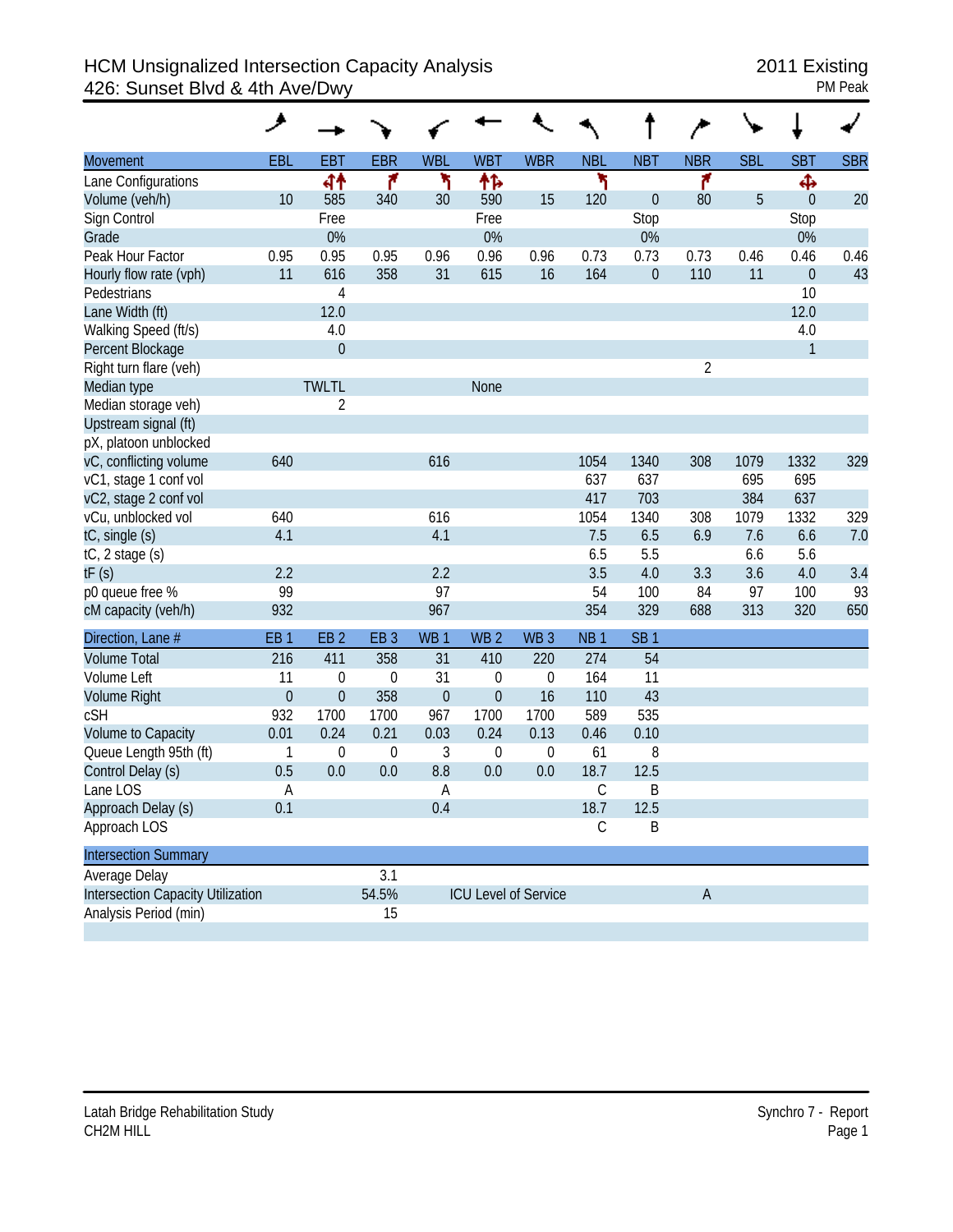## HCM Signalized Intersection Capacity Analysis 2030 No Build 269: Sunset Blvd & Government Way PM Peak

|                                     | ↗                |                |                  |                |                             |                             |                  |                  |                |                |                  |            |
|-------------------------------------|------------------|----------------|------------------|----------------|-----------------------------|-----------------------------|------------------|------------------|----------------|----------------|------------------|------------|
| <b>Movement</b>                     | <b>EBL</b>       | <b>EBT</b>     | <b>EBR</b>       | <b>WBL</b>     | <b>WBT</b>                  | <b>WBR</b>                  | <b>NBL</b>       | <b>NBT</b>       | <b>NBR</b>     | <b>SBL</b>     | <b>SBT</b>       | <b>SBR</b> |
| Lane Configurations                 | ካካ               | 怍              |                  | ۲              | ↟↟                          | ۴                           | ۲                | ₩                | ۴              | ۲              | ተተ               | ۴          |
| Volume (vph)                        | 275              | 695            | 110              | 80             | 540                         | 205                         | 160              | 155              | 55             | 260            | 250              | 365        |
| Ideal Flow (vphpl)                  | 1800             | 1800           | 1800             | 1800           | 1800                        | 1800                        | 1800             | 1800             | 1800           | 1800           | 1800             | 1800       |
| Total Lost time (s)                 | 3.7              | 4.0            |                  | 4.0            | 4.0                         | 4.0                         | 4.0              | 4.0              | 4.6            | 4.0            | 4.0              | 4.6        |
| Lane Util. Factor                   | 0.97             | 0.95           |                  | 1.00           | 0.95                        | 1.00                        | 1.00             | 0.95             | 1.00           | 1.00           | 0.95             | 1.00       |
| Frpb, ped/bikes                     | 1.00             | 1.00           |                  | 1.00           | 1.00                        | 1.00                        | 1.00             | 1.00             | 1.00           | 1.00           | 1.00             | 1.00       |
| Flpb, ped/bikes                     | 1.00             | 1.00           |                  | 1.00           | 1.00                        | 1.00                        | 1.00             | 1.00             | 1.00           | 1.00           | 1.00             | 1.00       |
| Frt                                 | 1.00             | 0.98           |                  | 1.00           | 1.00                        | 0.85                        | 1.00             | 1.00             | 0.85           | 1.00           | 1.00             | 0.85       |
| <b>Flt Protected</b>                | 0.95             | 1.00           |                  | 0.95           | 1.00                        | 1.00                        | 0.95             | 1.00             | 1.00           | 0.95           | 1.00             | 1.00       |
| Satd. Flow (prot)                   | 3252             | 3252           |                  | 1676           | 3326                        | 1500                        | 1660             | 3320             | 1485           | 1693           | 3386             | 1515       |
| <b>Flt Permitted</b>                | 0.95             | 1.00           |                  | 0.95           | 1.00                        | 1.00                        | 0.58             | 1.00             | 1.00           | 0.64           | 1.00             | 1.00       |
| Satd. Flow (perm)                   | 3252             | 3252           |                  | 1676           | 3326                        | 1500                        | 1016             | 3320             | 1485           | 1132           | 3386             | 1515       |
| Peak-hour factor, PHF               | 0.82             | 0.82           | 0.82             | 0.93           | 0.93                        | 0.93                        | 0.84             | 0.84             | 0.84           | 0.95           | 0.95             | 0.95       |
| Adj. Flow (vph)                     | 335              | 848            | 134              | 86             | 581                         | 220                         | 190              | 185              | 65             | 274            | 263              | 384        |
| RTOR Reduction (vph)                | $\boldsymbol{0}$ | 11             | $\boldsymbol{0}$ | $\mathbf 0$    | $\boldsymbol{0}$            | 131                         | $\boldsymbol{0}$ | $\boldsymbol{0}$ | 44             | 0              | 0                | 260        |
| Lane Group Flow (vph)               | 335              | 971            | $\boldsymbol{0}$ | 86             | 581                         | 89                          | 190              | 185              | 21             | 274            | 263              | 124        |
| Confl. Peds. (#/hr)                 |                  |                | 3                |                |                             |                             |                  |                  |                |                |                  |            |
| Confl. Bikes (#/hr)                 | 1                | 1              |                  |                |                             |                             |                  |                  |                |                |                  |            |
| Heavy Vehicles (%)                  | 2%               | 2%             | 2%               | 2%             | 2%                          | 2%                          | 3%               | 3%               | 3%             | 1%             | 1%               | 1%         |
| Bus Blockages (#/hr)                | $\mathbf{0}$     | $\overline{4}$ | $\overline{0}$   | $\theta$       | $\overline{4}$              | $\mathbf 0$                 | $\mathbf 0$      | $\boldsymbol{0}$ | $\mathbf 0$    | $\overline{0}$ | $\theta$         | $\theta$   |
| Turn Type                           | Prot             |                |                  | Prot           |                             | Perm                        | Perm             |                  | Perm           | Perm           |                  | Perm       |
| <b>Protected Phases</b>             | $\mathfrak{Z}$   | 8              |                  | $\overline{7}$ | $\overline{4}$              |                             |                  | $\overline{2}$   |                |                | $\boldsymbol{6}$ |            |
| <b>Permitted Phases</b>             |                  |                |                  |                |                             | 4                           | $\overline{2}$   |                  | $\overline{2}$ | 6              | 6                | 6          |
| Actuated Green, G (s)               | 12.8             | 32.5           |                  | 6.8            | 26.6                        | 26.6                        | 25.0             | 25.0             | 25.0           | 25.0           | 25.0             | 25.0       |
| Effective Green, g (s)              | 12.8             | 34.3           |                  | 5.8            | 27.6                        | 27.6                        | 25.6             | 25.6             | 25.0           | 25.6           | 25.6             | 25.0       |
| Actuated g/C Ratio                  | 0.16             | 0.44           |                  | 0.07           | 0.36                        | 0.36                        | 0.33             | 0.33             | 0.32           | 0.33           | 0.33             | 0.32       |
| Clearance Time (s)                  | 3.7              | 5.8            |                  | 3.0            | 5.0                         | 5.0                         | 4.6              | 4.6              | 4.6            | 4.6            | 4.6              | 4.6        |
| Vehicle Extension (s)               | 2.5              | 4.0            |                  | 2.5            | 4.0                         | 4.0                         | 2.5              | 2.5              | 2.5            | 2.5            | 2.5              | 2.5        |
| Lane Grp Cap (vph)                  | 536              | 1436           |                  | 125            | 1181                        | 533                         | 335              | 1094             | 478            | 373            | 1116             | 487        |
| v/s Ratio Prot                      | c0.10            | c0.30          |                  | 0.05           | 0.17                        |                             |                  | 0.06             |                |                | 0.08             |            |
| v/s Ratio Perm                      |                  |                |                  |                |                             | 0.06                        | 0.19             |                  | 0.01           | c0.24          |                  | 0.08       |
| v/c Ratio                           | 0.62             | 0.68           |                  | 0.69           | 0.49                        | 0.17                        | 0.57             | 0.17             | 0.04           | 0.73           | 0.24             | 0.25       |
| Uniform Delay, d1                   | 30.2             | 17.3           |                  | 35.1           | 19.6                        | 17.2                        | 21.5             | 18.5             | 18.1           | 23.0           | 18.9             | 19.5       |
| Progression Factor                  | 1.00             | 1.00           |                  | 1.00           | 1.00                        | 1.00                        | 1.00             | 1.00             | 1.00           | 1.00           | 1.00             | 1.00       |
| Incremental Delay, d2               | 2.0              | 1.4            |                  | 13.4           | 0.4                         | 0.2                         | 1.8              | 0.1              | 0.0            | 6.9            | 0.1              | 0.2        |
| Delay (s)                           | 32.2             | 18.7           |                  | 48.5           | 20.0                        | 17.4                        | 23.3             | 18.6             | 18.2           | 30.0           | 19.0             | 19.7       |
| Level of Service                    | C                | B              |                  | D              | $\mathsf C$                 | B                           | С                | Β                | Β              | $\mathsf C$    | Β                | B          |
| Approach Delay (s)                  |                  | 22.1           |                  |                | 22.1                        |                             |                  | 20.5             |                |                | 22.5             |            |
| Approach LOS                        |                  | C              |                  |                | $\mathcal{C}$               |                             |                  | С                |                |                | C                |            |
| <b>Intersection Summary</b>         |                  |                |                  |                |                             |                             |                  |                  |                |                |                  |            |
| <b>HCM Average Control Delay</b>    |                  |                | 22.0             |                |                             | <b>HCM Level of Service</b> |                  |                  | $\mathsf C$    |                |                  |            |
| <b>HCM Volume to Capacity ratio</b> |                  |                | 0.67             |                |                             |                             |                  |                  |                |                |                  |            |
| Actuated Cycle Length (s)           |                  |                | 77.7             |                | Sum of lost time (s)<br>7.7 |                             |                  |                  |                |                |                  |            |
| Intersection Capacity Utilization   |                  |                | 65.9%            |                |                             | <b>ICU Level of Service</b> |                  |                  | $\mathsf C$    |                |                  |            |
| Analysis Period (min)               |                  |                | 15               |                |                             |                             |                  |                  |                |                |                  |            |
| Description: South TSA              |                  |                |                  |                |                             |                             |                  |                  |                |                |                  |            |
| c Critical Lane Group               |                  |                |                  |                |                             |                             |                  |                  |                |                |                  |            |

Latah Bridge Rehabilitation Study Synchro 7 - Report CH2M HILL Page 1